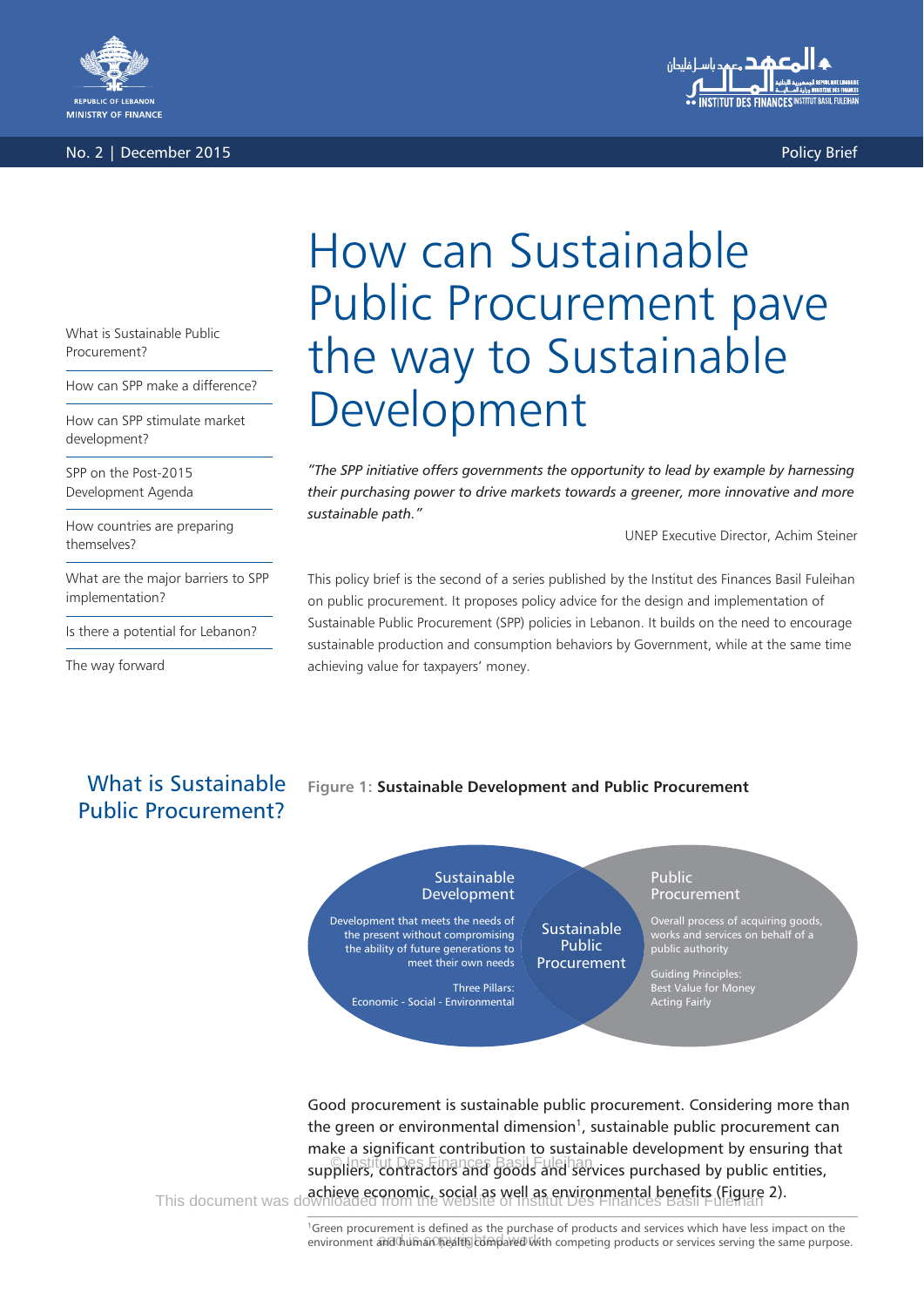Instead of considering the price as the dominant awarding rule, "Value for Money" in public procurement allows to integrate criteria such as the Life Cycle Costing (LCC), ecolabels and the use of efficient resources during consumption and production. It also integrates social concerns for workers and employees.



### **Figure 2: Sustainable Procurement Pillars**

As shown in Figure 3, life cycle costing accounts for direct costs including:

- Acquisition or purchasing costs and all associated costs such as delivery, installation, commissioning and insurance.
- Use or operating costs, including energy and water use and maintenance costs. •
- End-of-life costs such as elimination, recycling or disposal.

It also includes indirect costs such as environmental externalities linked to the products, services or works during their life-cycle, provided their monetary value is quantified.

### **Figure 3: Life Cycle Costing in Public Procurement2**



This document was downloaded from the website of Institut Des Finances Basil Fuleihan

2 Studiofieschi & Sochi and Sucola Superiore Sant' Anna, Webinar on Life Cycle Costing (LCC) in public procurement. and is copyrighted work.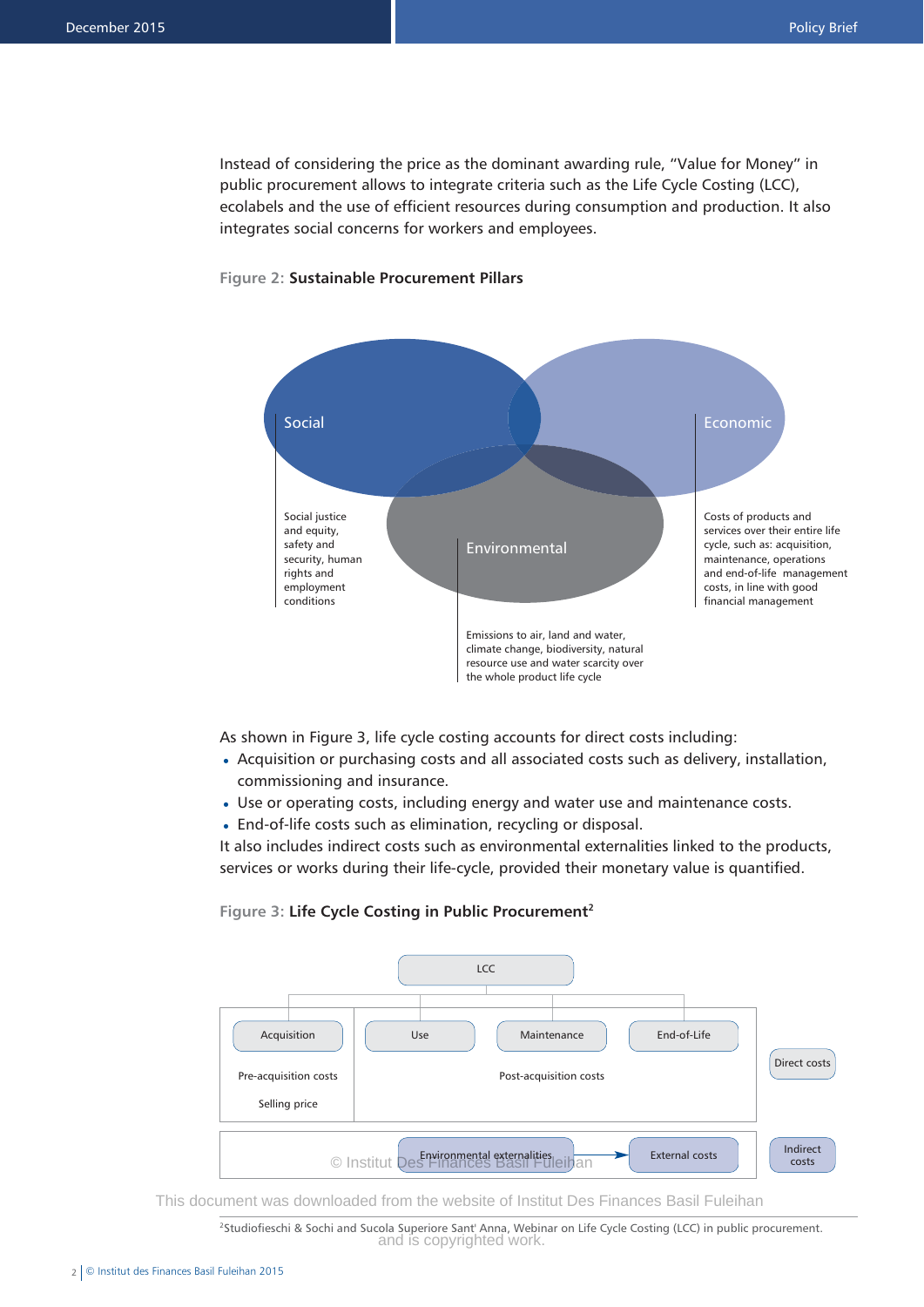### How can SPP make a difference?

Every purchase, whether by private or public buyers is an opportunity to drive markets towards innovation. Small scale actions, such as buying recycled paper, IT products, green technologies, retrofitting of public buildings with high energy efficiency standards, or procuring clean transport services can help achieve environmental, social and economic policy objectives.

Governments are powerful change makers because they are the largest buyers in an economy. Data shows that public procurement accounts for 17% of the national GDP in the EU27<sup>3</sup>, and 1/3 of public expenditures across OECD countries (equivalent to over US \$4,733 billion annually)<sup>4</sup>. In Arab countries, it can reach 15 to 20% of GDP<sup>5</sup>. Globally, SPP is increasingly considered as a powerful policy instrument for achieving sustainable development objectives, through a process that is quicker than regulations and legislations and more popular than fiscal measures.  $CO<sub>2</sub>$  emissions can be reduced faster, work conditions improved, local development spurred and poverty decreased.

### How can SPP stimulate market development?

Sustainable public procurement strategies are effective levers for influencing markets. Encouraging sustainable dialogue between public authorities and the market is instrumental in:

- Driving markets towards innovative and sustainable processes and solutions like recycling, use of renewable resources, use of energy saving expertise, flexible working hours for employees.
- Creating markets for new or improved technology products and services which meet environmental considerations.
- Encouraging the emergence of new business models based on finding alternatives to current ways of doing business while meeting government agencies' needs differently.

## SPP on the Post-2015 Development Agenda

By moving towards the Post-2015 Sustainable Development Goals (SDGs), governments and the business sector, civil society and international organizations are engaged towards achieving Sustainable Consumption and Production (SCP) patterns. The 10 Year-Framework Programme (10YFP), launched in 2014 at the Rio+20 Conference, harnesses the power of international cooperation to accelerate the shift towards SCP.

### **Figure 4: Key Drivers of Sustainable Consumption and Production**



Transition, 20 June 2012. 5 World Bank (2012). and is copyrighted work.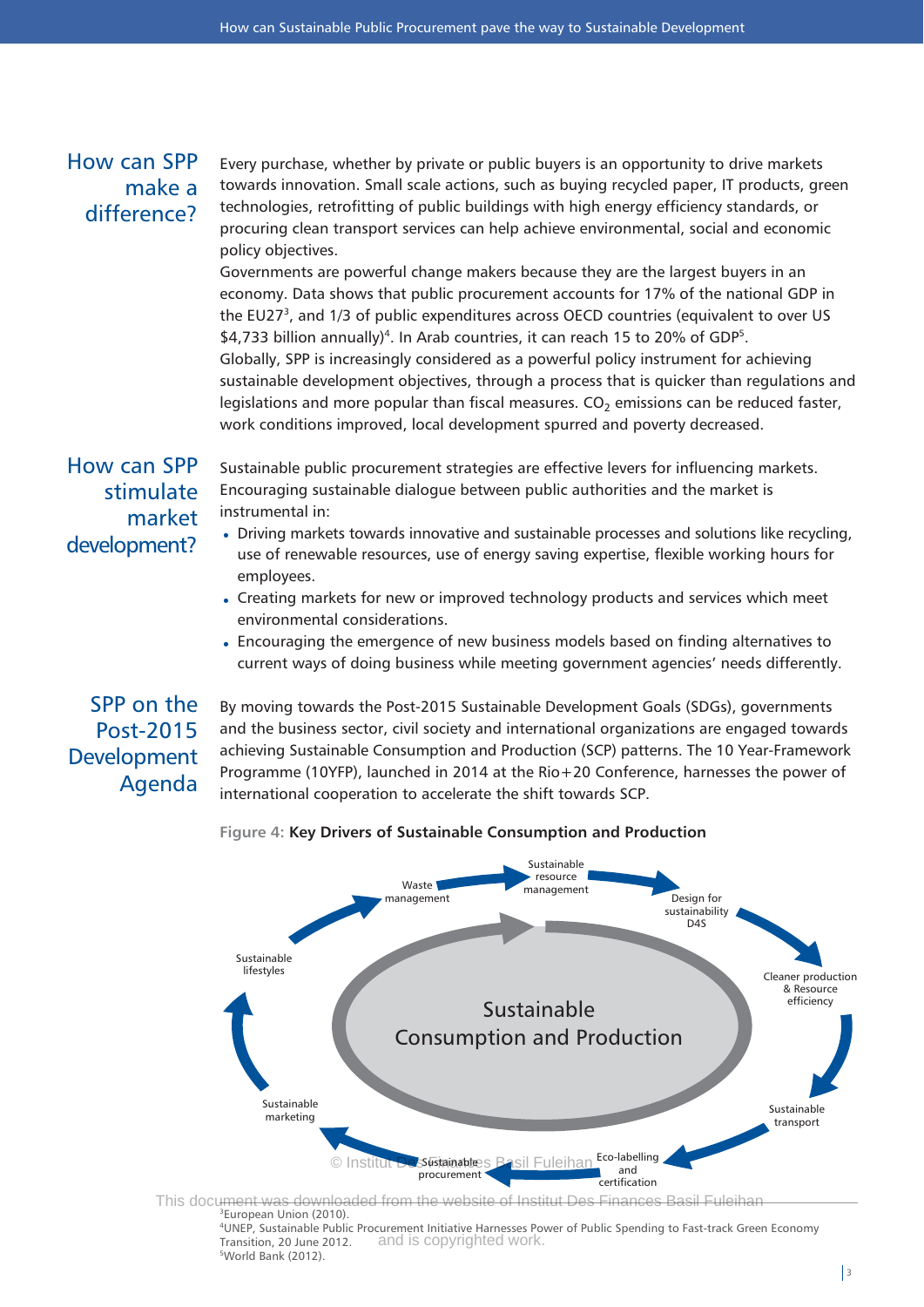Sustainable public procurement is one of the six pillars of  $SCP<sup>6</sup>$ , and the first to be launched under the 10YFP. It builds upon the achievements of the Marrakech Task Force (2005-2011), and the Sustainable Public Procurement Initiative (SPPI) (2012-2013) that facilitated global consensus, fostered information exchange, and provided practical tools for capacity building.

#### The Marrakech Task Force Approach to SPP

The strive for sustainable public procurement started back with the "Marrakech Process" in 2003 following the Johannesburg World Summit in 2002. This global effort aimed at supporting the promotion of more SCP patterns. A Task Force on SPP was established as voluntary partnership led by the Government of Switzerland from 2005 to 2011, aiming at implementing SPP in developed and developing countries. With the support of the United Nations Environment Program (UNEP), the project assessed the status of SPP, the legal framework, and studied the market readiness in 7 pilot countries\*. It consequently worked on raising awareness among various stakeholders (policy and decision makers) and building capacities of practitioners towards SPP. Recommendations at both the policy and implementation levels aimed at setting measurable objectives, enhancing policy effectiveness, and developing an appropriate monitoring system.

*\*7 pilot countries: Colombia, Chile, Costa Rica, Lebanon, Mauritius, Tunisia and Uruguay* 

How countries are preparing themselves?

The impact of SPP implementation diverges depending on a country's legal and institutional frameworks, the market readiness, and the resistance to change in the procurement system.

#### **Figure 5: Summary of Interesting Country Experiences and Facts**

*"As long as the law is "open" then you can include SPP/GPP, and it might get implemented faster"* Pablo Prüssing Fuchslocher, Dirección ChileCompra



sustainable tourism, sustainable buildings and construction, sustainable lifestyle and education, and sustainable food systems.<br><sup>11</sup>Dirección ChileCompra, 2015. 11Dirección ChileCompra, 2015.<br>12Dirección ChileCompra, 2015and is copyrighted work.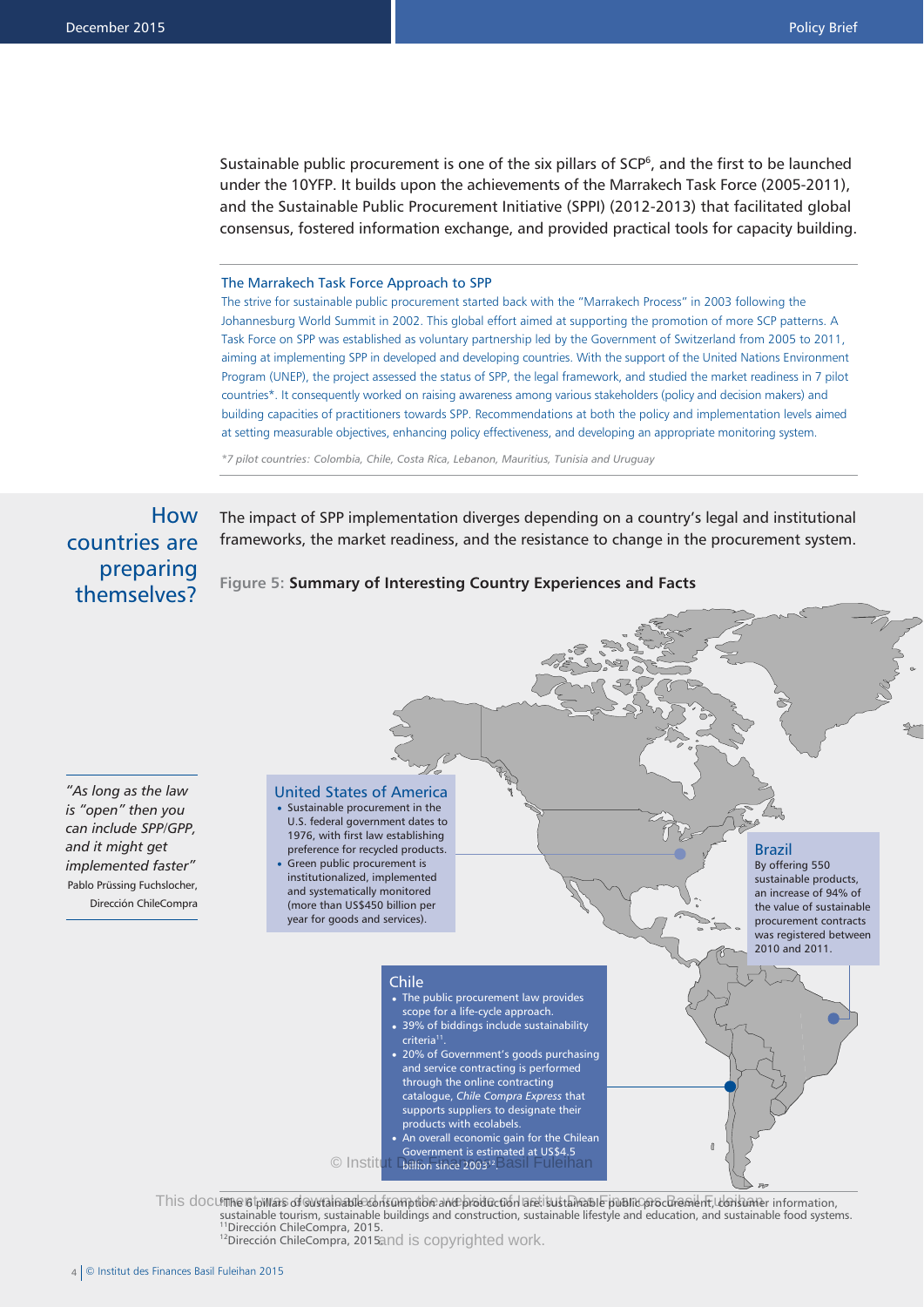The European Union issued two directives to regulate public procurement in 2004<sup>7</sup>, and a new Directive in 2014<sup>8</sup>. The Commission is also working towards the inclusion of social criteria into public procurement of Member States. In addition, SWITCH-Asia and SWITCH-Med<sup>9</sup> are two EU-supported initiatives to help the shift towards SCP by changing the way goods and services are produced and consumed. Public authorities in Europe also foster the exchange of good practices, in the framework of the Procura+ Sustainable Procurement Campaign<sup>10</sup>.

In the Arab region, a road map towards the active implementation of the 10YFP has been approved by the Council of Arab Ministers Responsible for the Environment in November 2013, highlighting key priority areas for the region in sectors like energy and water, waste management, rural development and poverty eradication, education and sustainable lifestyles and tourism. The integration of SCP into national development plans in the region is ongoing in Egypt, Jordan, Kuwait, Lebanon, Palestine, Tunisia, and the United Arab Emirates (Dubai), but without any focus on sustainable public procurement.

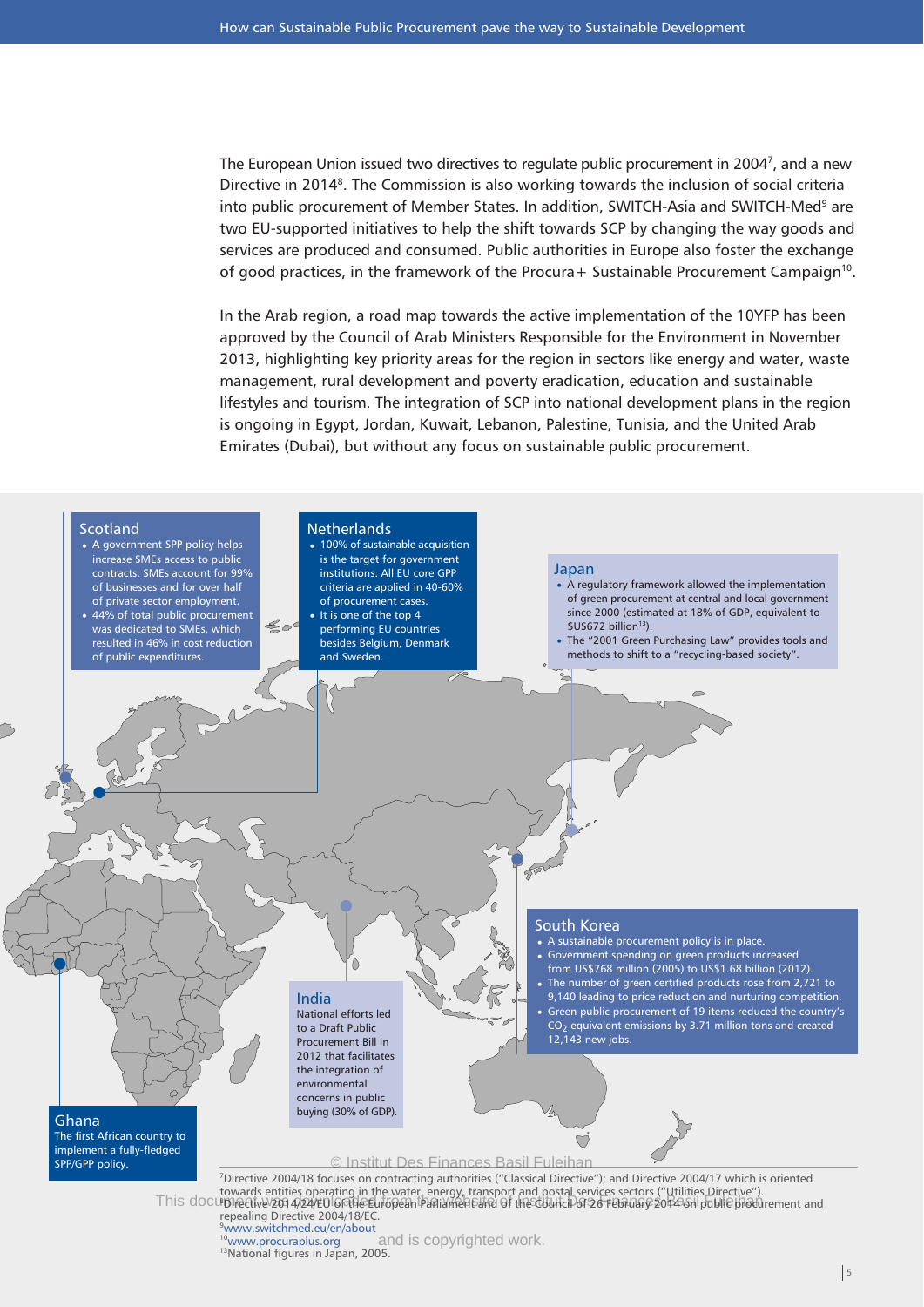### What are the major barriers to SPP implementation?

- The absence of leadership that sets the national commitment to sustainable public procurement and helps reduce resistance to change.
- The lack of explicit procurement planning and guidelines that help public authorities stay up-to-date with latest technology and services developments.
- The absence of a specialized procurement function within government agencies, and the capacity gap associated to it.
- Unsatisfied needs for training and technical assistance to integrate sustainable criteria into the procurement process.
- Market readiness and industrial capacities which may limit the local production and consumption of sustainable products, in addition to absence of ecolabels.
- The higher cost of green and sustainable products on the short term which usually discourages public entities from engaging in SPP and LCC.
- Corruption in public procurement.
- Weak monitoring and evaluation techniques at public authorities to verify the adequate implementation of SPP processes.

### Is there a potential for Lebanon?

In Lebanon, public procurement in central Government accounts for 4% of the GDP $^{14}$ . equivalent to US\$1.828 billion<sup>15</sup>.

The Ministry of Finance, represented by the Institut des Finances Basil Fuleihan, joined in 2010 the Marrakech Task Force on Sustainable Public Procurement<sup>16</sup>. A status assessment, a review of the legal framework and a market readiness analysis were conducted in order to identify Lebanon's potential for SPP. An action plan was drafted. The efforts were supervised and guided by a Steering Committee, composed of representatives of key public entities, the private sector, and international organizations<sup>17</sup>.





<sup>14</sup>This figure is however an understatement as it does not include procurement made at the local government level (i.e municipalities) nor by autonomous public agencies. Source: Institut des Finances Basil Fuleihan, Professionalizing Public The municipalities, nor by autonomous plant agencies, source: institut de<br>Procurement in Lebanon: Diagnostic Review and A Vision Forward (2014).

15Based on GDP reported by World Bank to US\$45.73 billion in 2014. Source: http://data.worldbank.org/country/lebanon<br><sup>16</sup>Implemented in 7 pilot countries: Colombia, Chile, Costa Rica, Lebanon, Mauritius, Tunisia and Urugua This document of Gommittee members instituti des Finances Basil Fuleihan, Ministry of Finance, Ministry of Social Affairs, Ministry of Environment, UNDP Office in Beirut, Chamber of Commerce and Industry, Council for Development and Reconstruction, LIBNOR, OMSAR, Lebanese Center for Energy Conservation, Central Bank of Lebanon and Agence Universitaire de la Francophonie. and is copyrighted work.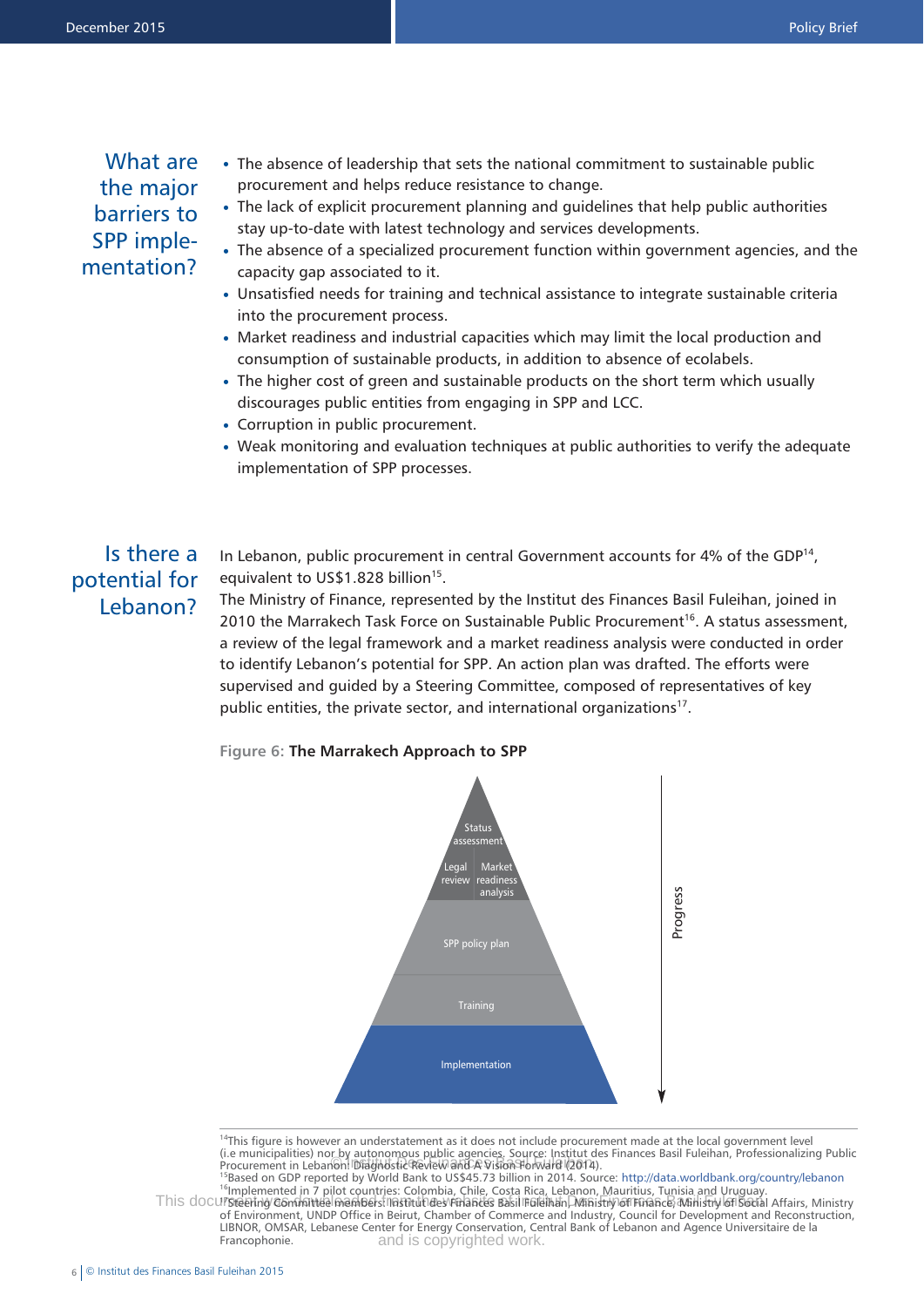### **A room for legal framework improvement…**

In Lebanon, public procurement operations are governed by a set of regulations found in various laws and decrees, mainly the Public Accounting Law (1963) and the Tender Regulations (1959), in addition to a number of special provisions<sup>18</sup>. The review of the legal framework<sup>19</sup> highlighted the following:

- Lebanon has achieved considerable progress related to environment protection through the signature and ratification of international treaties and core environmental and socio-economic conventions. However, their clauses are seldom reflected in procurement practices.
- Although the current practices stipulate for a contract award on the basis of the lowest price, they open the way for criteria other than the price without specifying them.
- Existing environmental laws and regulations are not linked to public procurement. For instance, the Environmental Protection Framework Law no. 444, which includes fundamental principles on protecting the environment, can be easily reflected and adopted in new procurement regulations.
- Bidding documents contain limited provisions related to sustainability. When such exist, they relate mainly to workers' conditions.
- Terms of Reference (ToR) do not include preferential criteria that encourage environment friendly products such as limited emission of carbon dioxide, clean production, prohibition of hazardous chemicals, etc., as well as the protection of natural resources (i.e forests and water).
- Though the Lebanese State pledged to abide by the United Nations declarations and resolutions related to environment, labor and economy, this is not reflected in government purchases.

### **...the market is ready, subject to public demand**

In Lebanon, public entities are important buyers of short-term office products (paper, printers and toners, detergents, and pesticides) that are not produced locally. Their spending represents 50% of the paper's market share. With the exception of detergents (60 - 70% are locally purchased), public purchases are considerable in each sector, which highlights the potential of government spending decisions on the rest of the market. For medium-term products like lighting and water taps/flushing systems, public purchases have a smaller presence (10% of market share). The Market Readiness Analysis determined the responsiveness of the Lebanese market to potential SPP tenders for those six products identified as among major government purchases (Figure 7).

© Institut Des Finances Basil Fuleihan

This documentuvaes Finances was le fuleinam, photessionalizing of Julia broch a linance ment Diagnostic Review and A Vision Forward (2014).

<sup>19</sup>Institut des Finances Basil Fuleihan, Review of the Public procurement Legal Framework in Lebanon: Possibilities of Incorporating Environmental and Social Sustainability Criteria (2012).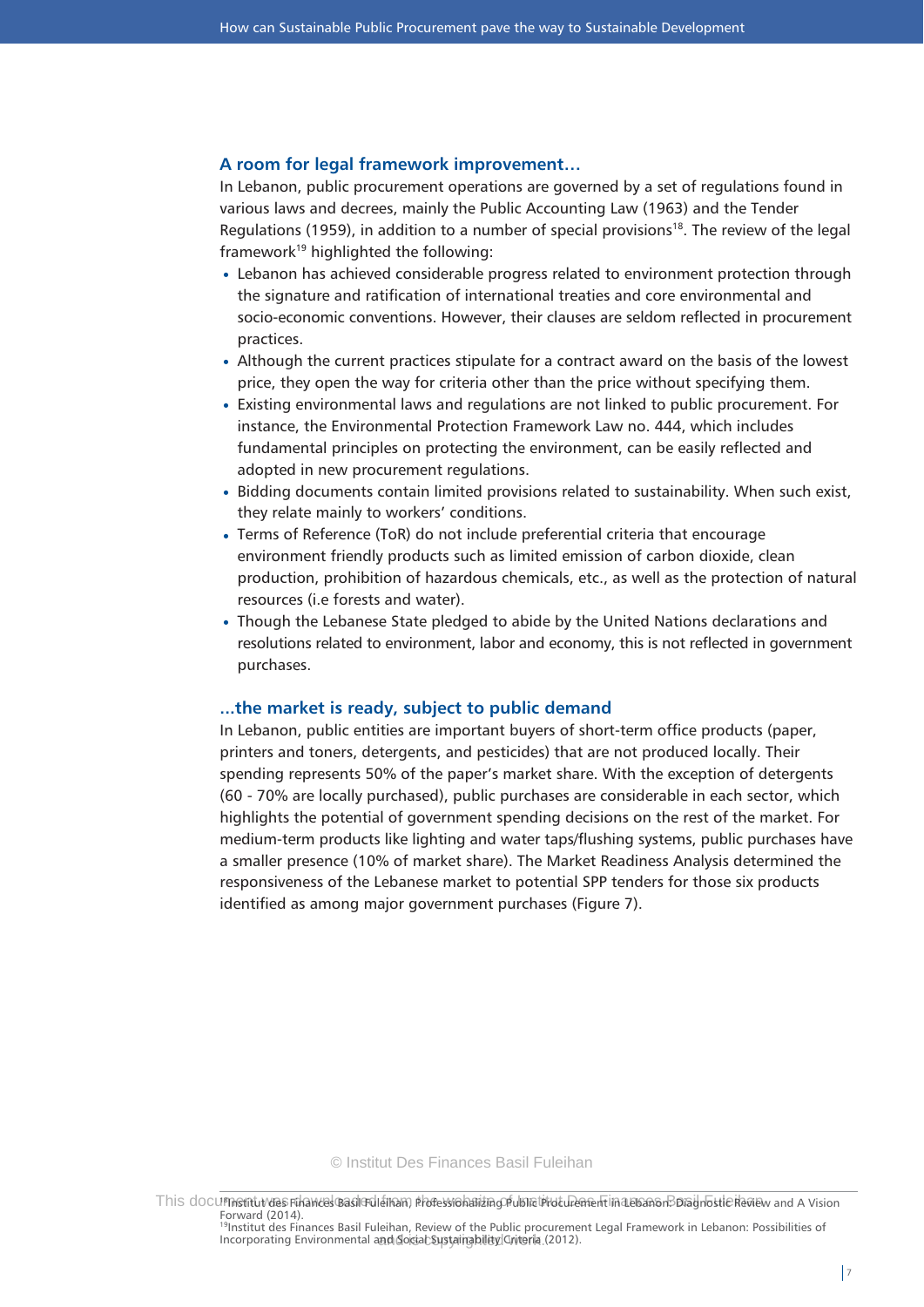### Figure 7: Lebanese Government Spending Categories<sup>20</sup>

| <b>Government expenditures</b>                                                     | <b>Amount in USD</b> | $\frac{0}{0}$ |
|------------------------------------------------------------------------------------|----------------------|---------------|
| <b>Electric Establishments</b>                                                     | 551,509,622          | 4.73          |
| <b>Hospitalization Expenses-Private Sector</b>                                     | 221,821,500          | 1.90          |
| Exportations for the Construction and Public Works of Roads,<br>Ports And Airports | 135,036,496          | 1.16          |
| <b>Medical and Laboratory Supplies</b>                                             | 120,542,468          | 1.03          |
| Maintenance-Roads                                                                  | 119,505,640          | 1.03          |
| Transportation and Locomotion                                                      | 103,222,429          | 0.89          |
| <b>Construction of Roads</b>                                                       | 95,560,717           | 0.82          |
| Expenses for Studies, Constructions and Supervision                                | 95,454,545           | 0.82          |
| <b>Buildings Constructions</b>                                                     | 75,826,145           | 0.65          |
| <b>Technical Equipments</b>                                                        | 70,626,410           | 0.61          |
| <b>Administrative Supplies</b>                                                     | 62,460,650           | 0.54          |
| <b>Water Establishments</b>                                                        | 61,134,705           | 0.52          |
| <b>Rent and Common Services</b>                                                    | 58,194,816           | 0.50          |
| Water, Electricity and Wireless and non Wireless Communication                     | 51,353,934           | 0.44          |
| Maintenance-Building                                                               | 38,575,315           | 0.33          |
| <b>Expropriation for Water Networks</b>                                            | 33,178,500           | 0.28          |
| <b>Printed Advertisements and Public Relations</b>                                 | 30,900,464           | 0.27          |
| <b>Computer Equipment</b>                                                          | 23,795,952           | 0.20          |
| <b>Furniture and Office Equipment</b>                                              | 9,377,571            | 0.08          |
| <b>Transportation Expenses</b>                                                     | 8,546,317            | 0.07          |
| Delegations and Conferences                                                        | 7,515,395            | 0.06          |
| Maintenance-Computer Equipment                                                     | 7,143,663            | 0.06          |
| <b>Pesticides</b>                                                                  | 6,923,689            | 0.06          |
| <b>Cleaning</b>                                                                    | 6,560,907            | 0.06          |

It was found that most government suppliers are traders and not manufacturers. Except for products such as detergents, awareness among suppliers is medium to high, and the majority expressed their readiness to offer sustainable products in case of sufficient public demand or government regulations imposing sustainable standards and criteria. For other products, such as pesticides, lighting, and water taps, suppliers' awareness and willingness are higher due to the existence of national initiatives and programs (Figure 8).

#### © Institut Des Finances Basil Fuleihan

<sup>20</sup>Excluding personnel costs, interest payments, foreign debt repayment, and interest subsidy. Source: Lebanese Ministry of Finance Data (2010) This document was downloaded from the website of Institut Des Finances Basil Fuleihan

and is copyrighted work.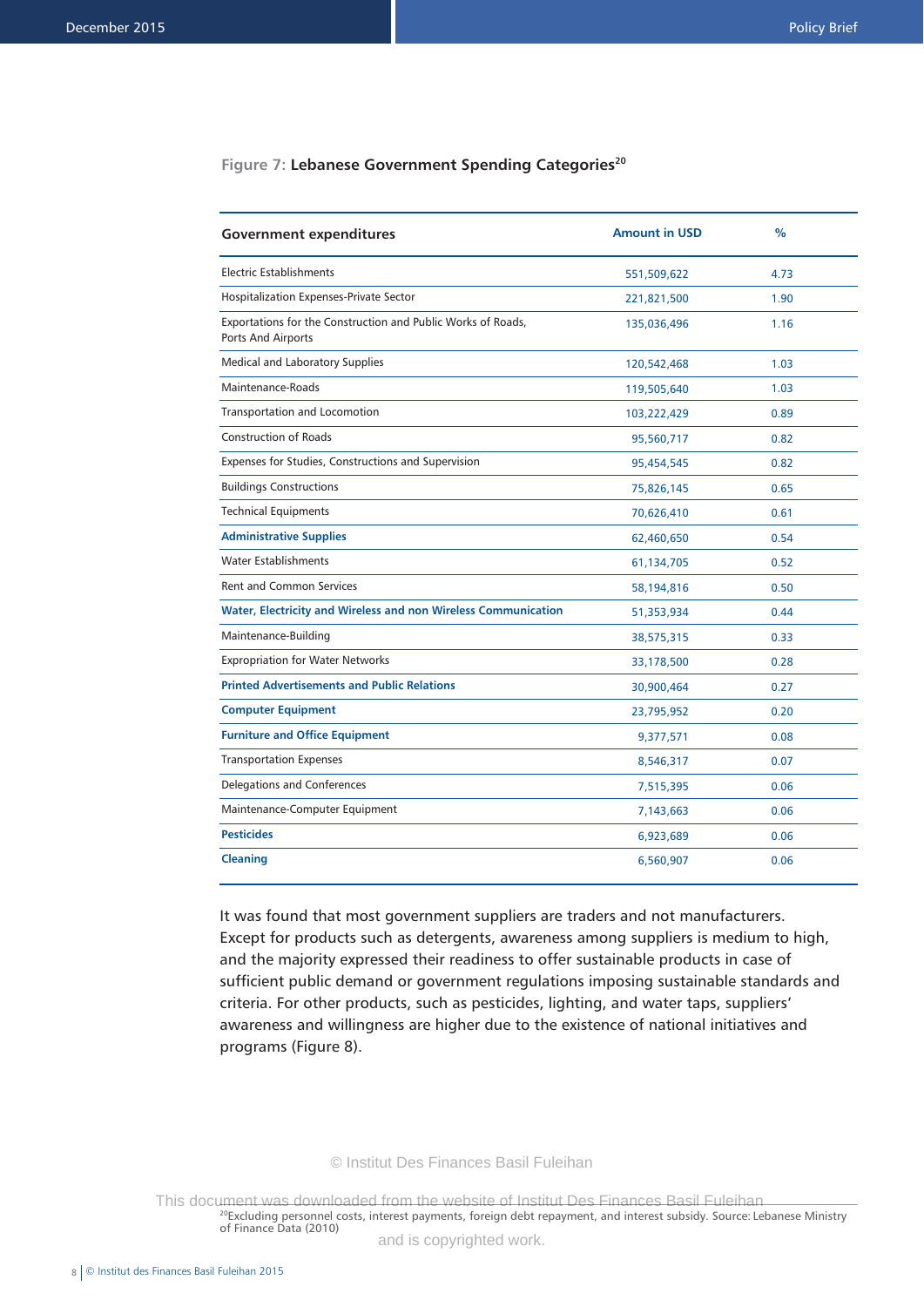| Product                         | <b>Supplier</b><br>awareness | <b>Compliance</b><br>management<br>systems | <b>Sustainable</b><br>products | <b>National</b><br>programs<br>(public)          | <b>Willingness to</b><br>offer sustainable<br>products |
|---------------------------------|------------------------------|--------------------------------------------|--------------------------------|--------------------------------------------------|--------------------------------------------------------|
| Paper                           | Medium to high               | ISO 9000 among<br>some producers           | Only through<br>import         | N/A - only NGOs<br>and private sector            | Yes, depending<br>on transparency                      |
| IT (printers/<br>toners)        | <b>Medium</b>                | Lacking                                    | Only through<br>import         | N/A- only NGOs<br>and international<br>producers | Yes                                                    |
| Detergents                      | Low                          | Lacking                                    | <b>Basic forms</b>             | N/A                                              | Low                                                    |
| Pesticides                      | High                         | Lacking                                    | Only through<br>import         | Ministry of<br>Agriculture                       | Yes                                                    |
| Lighting                        | High                         | Lacking                                    | Only through<br>import         | <b>Ministry of Energy</b><br>and Water           | Yes                                                    |
| Water taps/<br>flushing systems | High                         | Lacking                                    | Only through<br>import         | Ministry of<br><b>Energy and Water</b>           | Yes                                                    |

### **Figure 8: Lebanese Market Status for Priority Products**

Evidence shows that there is a high potential in the local market to adapt to higher sustainability norms. A new procurement law or specific government circulars, as well as a new demand, would enforce sustainable guidelines and standards, especially for office paper and IT.

Changing buying and disposal habits of government entities would therefore produce a strong positive impact on the market.

© Institut Des Finances Basil Fuleihan

This document was downloaded from the website of Institut Des Finances Basil Fuleihan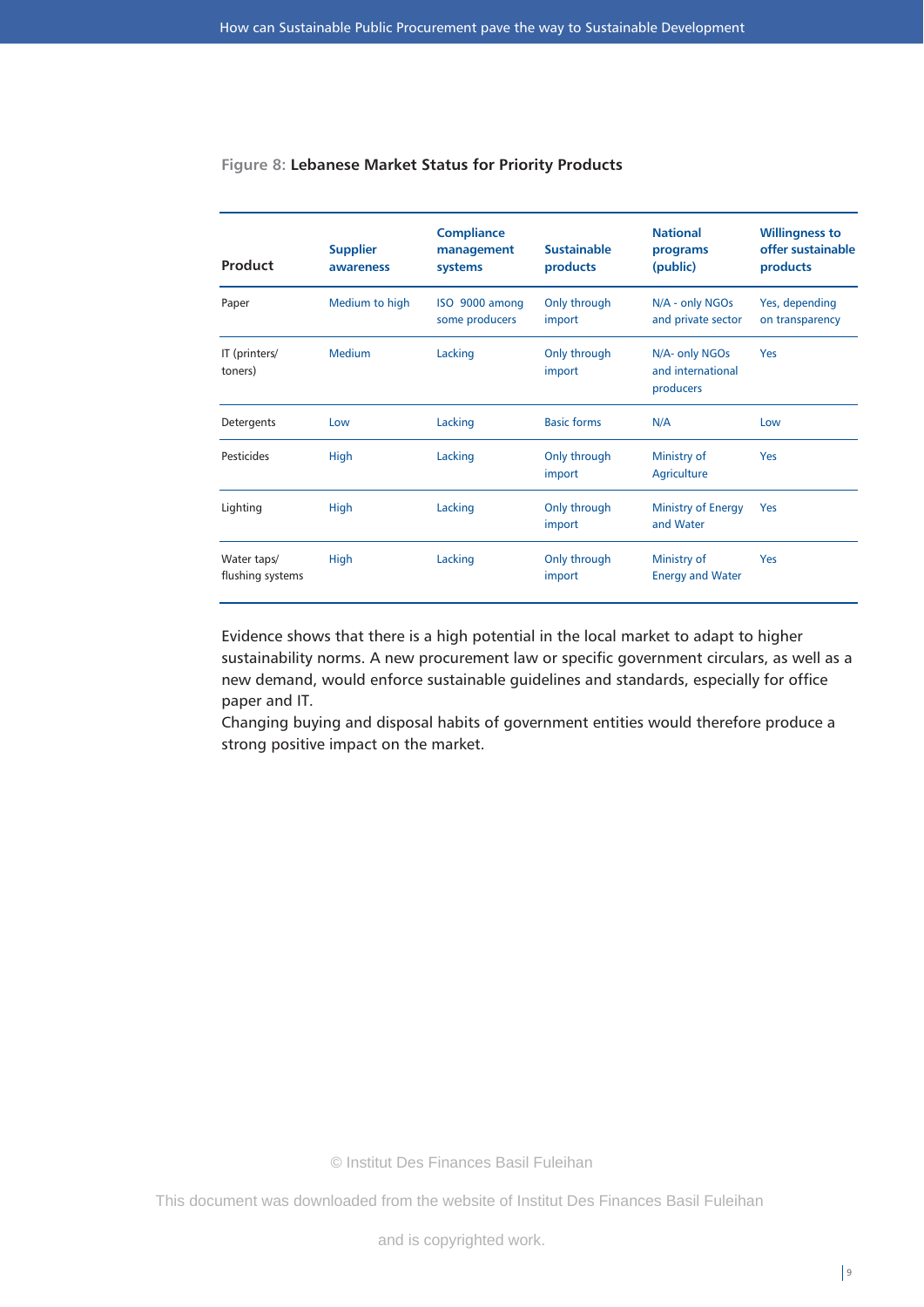### The way forward

**1.** In addition to a crippling debt estimated at 132% of GDP $^{21}$ , a real GDP growth estimated at 2%22, and large dual deficit, Lebanon is faced with serious environmental and social challenges threatening future sustainable growth.

**2.** Evidence from international experience indicates that public procurement is a powerful policy instrument that can impact markets and drive growth while at the same time helping to meet the requirements of the Post-2015 Sustainable Development Agenda.

**3.** Shifting towards SPP implementation requires a clear policy framework that puts together the driving forces of public and private sectors, and supporting international organizations.

**4.** Although a multitude of national sustainability initiatives are in place, a strategic orientation towards SPP remains fundamental to ensure a long term commitment to Value for Money, while protecting the environment and respecting social considerations.

- **5.** Key entry points to pave the way for SPP in Lebanon would include:
- **Raise the awareness of policy makers** to recognize SPP as a main instrument to boost economic growth and sustainable development.
- **Create a national task force** that brings together institutions and stakeholders involved with public procurement reform, in order to develop an SPP policy to be adopted by the Council of Ministers.
- **Introduce SPP into the legislative framework:** In the draft procurement law, sustainable procurement is conditioned by a regulatory framework fixed by the Council of Ministers. A more plausible commitment would be to provide scope for life-cycle approach in the law itself.
- **Streamline and unify public procurement procedures and documents** to ease SPP implementation.
- **Support the creation of a portal and help desk** at the central procurement agency for public entities where recurrent information about the products' guidelines and specifications is made available to all practitioners.
- **Invest in risk-free good practices in SPP found at several public institutions** that have already demonstrated positive financial, environmental and social impact, so that they lead by example and inspire other initiatives.
- **Encourage communication and dialogue** between procuring entities, economic instances and suppliers to reduce resistance to change, and start the integration of identified priority products, which would impact positively the long-term modernization process.
- **Develop national capacities** on sustainable policies and practices. •
- **Monitor and evaluate implementation** through the development of national impact indicators that measure the market responsiveness and performance of SPP practices.

The Government of Lebanon needs new policy instruments to address critical environmental, social and economic challenges. SPP is a powerful instrument that can drive innovation and cater for sustainability concerns, whether environmental or social, while allowing Lebanon to join a worldwide momentum towards a better future.

© Institut Des Finances Basil Fuleihan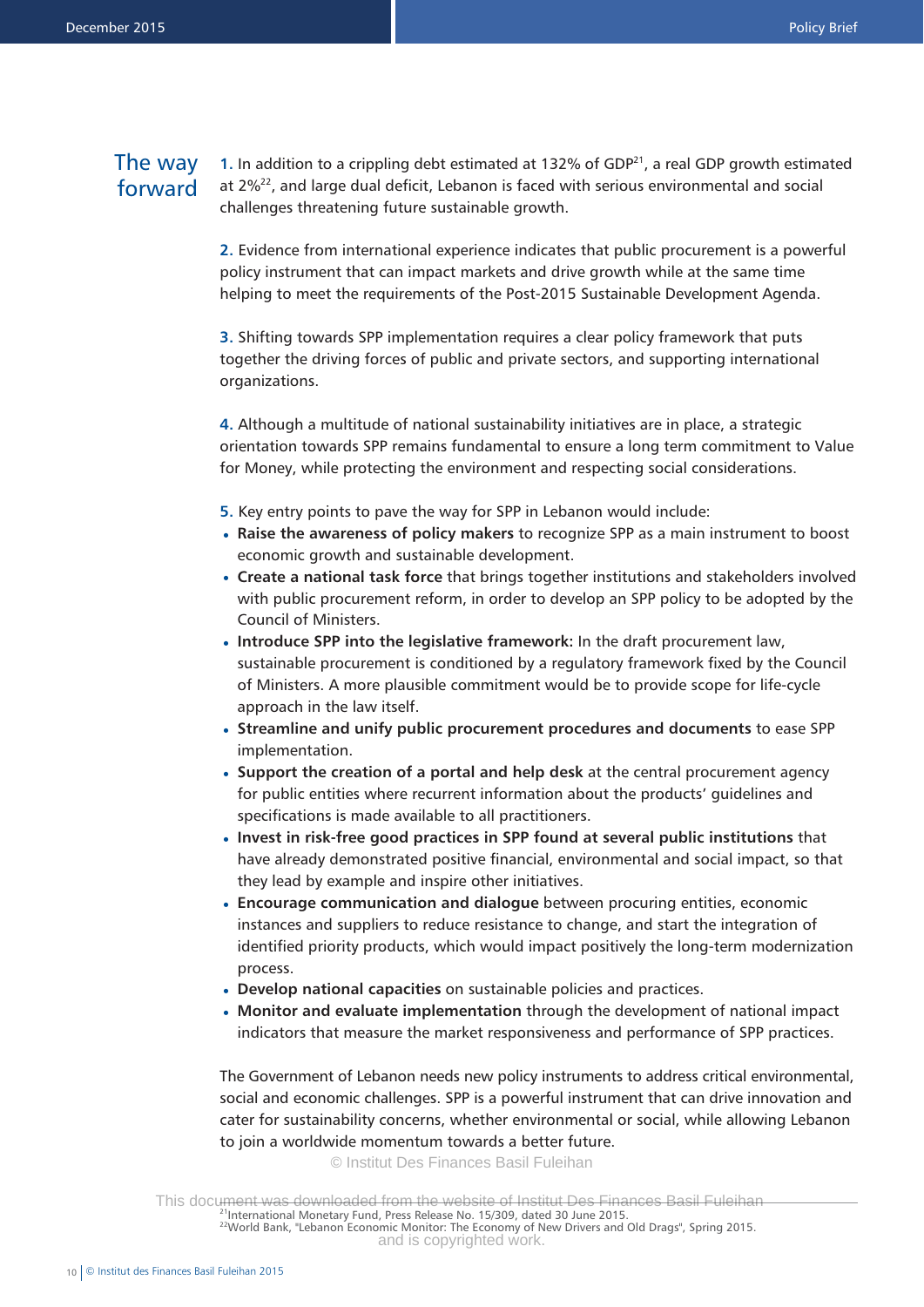#### **Further readings**

- **Institut des Finances Basil Fuleihan, 2014,** "Professionalizing Public Procurement in Lebanon: Diagnostic Review and a Vision Forward"
- Institut des Finances Basil Fuleihan, 2014, Policy Brief no. 1 "Better Value for Taxpayers' Money: Public Procurement in Lebanon"
- **Institut des Finances Basil Fuleihan, 2013,** "National Standard Bidding Documents" •
- **Institut des Finances Basil Fuleihan, 2012,** "Review of the Public Procurement Legal Framework in Lebanon"

### **References**

- Erica Gies, "Government spending could save the world so what's holding it back?", The Guardian, 25 June 2014, www.theguardian.com/sustainable-business/2014/jun/25/ sustainable-public-procurement-markets-south-korea-europe-us
- **International Monetary Fund,** "IMF Executive Board Concludes 2015 Article IV Consultation with Lebanon", Press Release No. 15/309, 30 June 2015, www.imf.org/ external/pubs/ft/scr/2015/cr15190.pdf
- **Institut des Finances Basil Fuleihan, 2014,** "Professionalizing Public Procurement in Lebanon: Diagnostic Review and a Vision Forward", www.institutdesfinances.gov.lb
- Institut des Finances Basil Fuleihan, 2014, "Better Value for Taxpayers' Money: Public Procurement in Lebanon"- Policy Brief Issue 1, www.institutdesfinances.gov.lb
- Institut des Finances Basil Fuleihan, 2012, "SPP: Guiding Government Spending Capacity Towards Sustainabiliy". Assadissa Issue 2, pp.64-65, www.institutdesfinances.gov.lb
- **Institut des Finances Basil Fuleihan, 2012,** "Review of the Public Procurement Legal Framework in Lebanon", www.institutdesfinances.gov.lb
- **Institut des Finances Basil Fuleihan, 2012,** "Market Readiness Analysis for Sustainable Public Procurement in Lebanon", www.institutdesfinances.gov.lb
- **Institut des Finances Basil Fuleihan, 2012,** "National Action Plan for Sustainable Public Procurement in Lebanon", www.institutdesfinances.gov.lb
- **European Commission,** Directive 2014/24/EU of the European Parliament and of the Council of 26 February 2014 on public procurement and repealing Directive 2004/18/EC, eur-lex.europa.eu/legal-content/EN/TXT/?uri=celex:32014L0024
- **United Nations Environment Programme Regional Office for West Asia, 2015,** "Sustainable Production and Consumption in the Arab Region", css.escwa.org.lb/SDPD/3572/Goal12.pdf
- **United Nations Environment Programme UN Environment Assembly, 2015**, "SDGs and the Post-2015 Development Agenda, including Sustainable Consumption and Production", www.unep.org/unea/sdg.asp
- **United Nations Environment Programme,** "Implementation Guidelines using the Marrakech Task Force Approach to SPP", www.unep.org/resourceefficiency/Portals/ 24147/scp/procurement/docsres/ProjectInfo/UNEPImplementationGuidelines.pdf
- **United Nations Environment Programme, 2013,** "Sustainable Public Procurement: A Global Review", www.unep.org/resourceefficiency/Portals/24147/SPP\_Full\_Report\_ Dec2013\_v2%20NEW%20(2).pdf
- **United Nations Environment Programme, 2012,** "The Impact of Sustainable Public Procurement: Eight Illustrative Case Studies", www.unep.org/resourceefficiency/ Portals/24147/scp/procurement/docsres/ProjectInfo/StudyonImpactsofSPP.pdf
- United Nations Environment Programme, 2012, "Sustainable Public Procurement Implementation Guidelines", www.unep.org/10yfp/Portals/50150/10YFP%20SPP/UN-This docum**epi waferhemtationed fram the wa**bsite of Institut Des Finances Basil Fuleihan